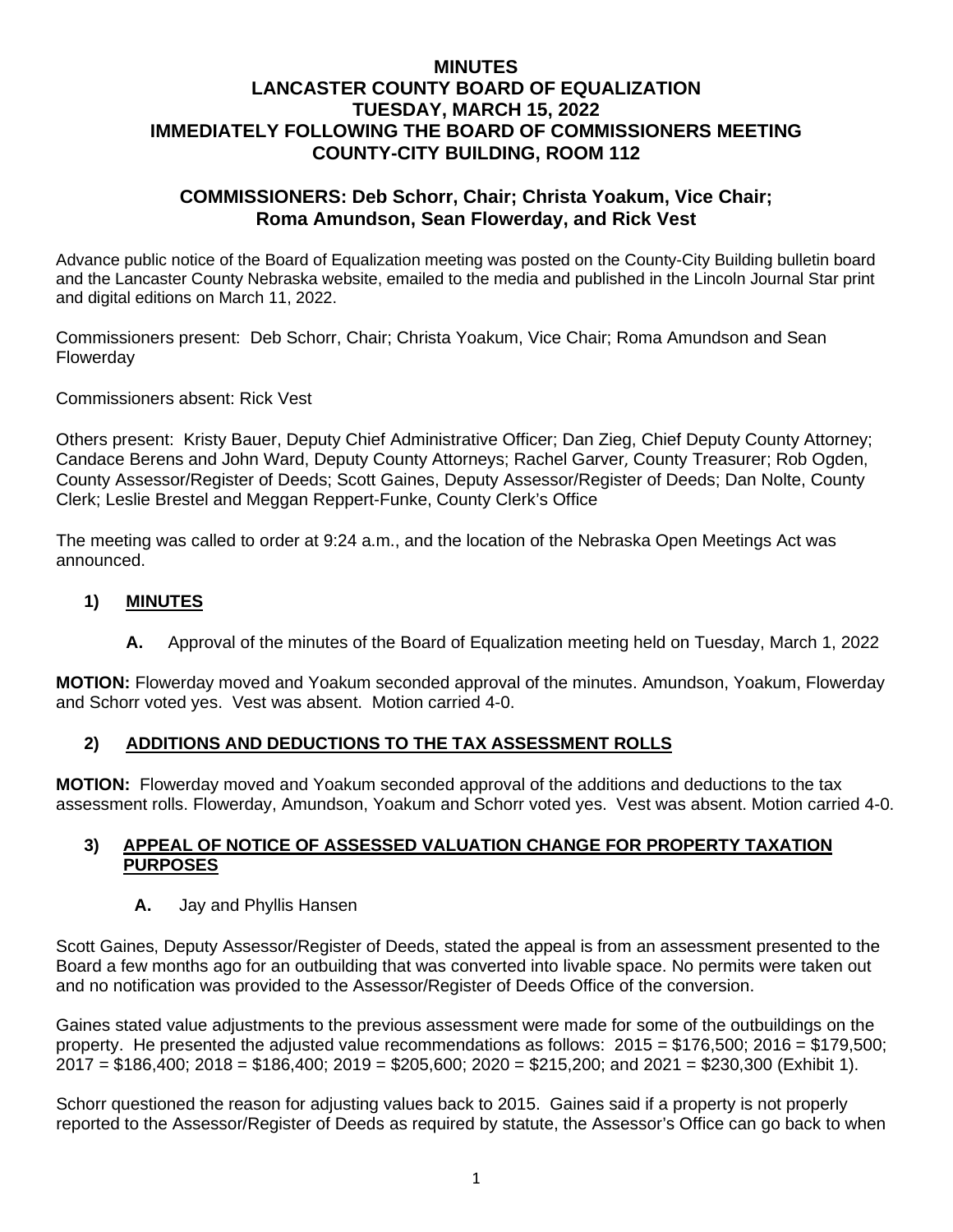the improvements were made. Appraisal staff visited with the taxpayer and were informed 2015 is when the transaction occurred.

Phyllis Hansen, property owner, introduced herself and her husband, Jay Hansen.

Angie Okelberry appeared on behalf of her parents. She stated when the property was purchased in 2015 the barn included a 900 square feet apartment. She indicated her parents were not protesting the new assessed value just that the Assessor's Office went back to 2015. Okelberry stated the Hansens would accept the new valuation from 2021 forward.

Schorr inquired if the apartment was part of the original purchase agreement in 2015. Hansen stated yes. Okelberry added the apartment was not high quality but had the basics. The original plan was to build a new home on the property but due to financial restraints and health issues a house was not built and improvements were made to the existing apartment. Schorr inquired about the size of the acreage and dwellings on the property. Hansen stated the property is 20 acres and includes a haybarn. She stated she and her husband knew the value was low but thought the Assessor's Office would catch it and adjustments would be made. Hansen asked that the time frame for making the property tax payment be adjusted.

Yoakum inquired if the improvements to the apartment were completed in 2015. It was noted that the property owners lived in a camper on the property while the improvements were made and moved into the apartment at the end of 2016.

Schorr inquired if the County had any flexibility regarding not having the value adjustments go back to 2015.

Tim Sealock, Real Property Appraiser, Assessor/Register of Deeds Office, said a staff appraiser came across this property when completing a general review of the area. She spoke to the owner who indicated that the improvements were made in 2015.

Gaines stated records show the property was purchased in 2014 for \$215,000. It is recommended the revaluation begin in 2015.

**MOTION:** Amundson moved and Flowerday seconded approval of the valuation changes for property taxation purposes as recommended by the County Assessor's Office. Yoakum, Flowerday, Amundson and Schorr voted yes. Vest was absent. Motion carried 4-0.

## **4) PUBLIC HEARING**

- **A.** Motor Vehicle Tax Exemptions Applications (See correlating item 5A)
	- **1.** Lincoln Baptist Church
	- **2.** Goodwill Industries Serving Southeast NE Inc
	- **3.** Bethel Baptist Church
	- **4.** Parkview Christian School

The Chair opened the public hearing.

No one appeared to testify on the motor vehicle tax exemption applications.

The Chair closed the public hearing.

# **5) ACTION ITEMS**

**A.** Motor Vehicle Tax Exemptions Applications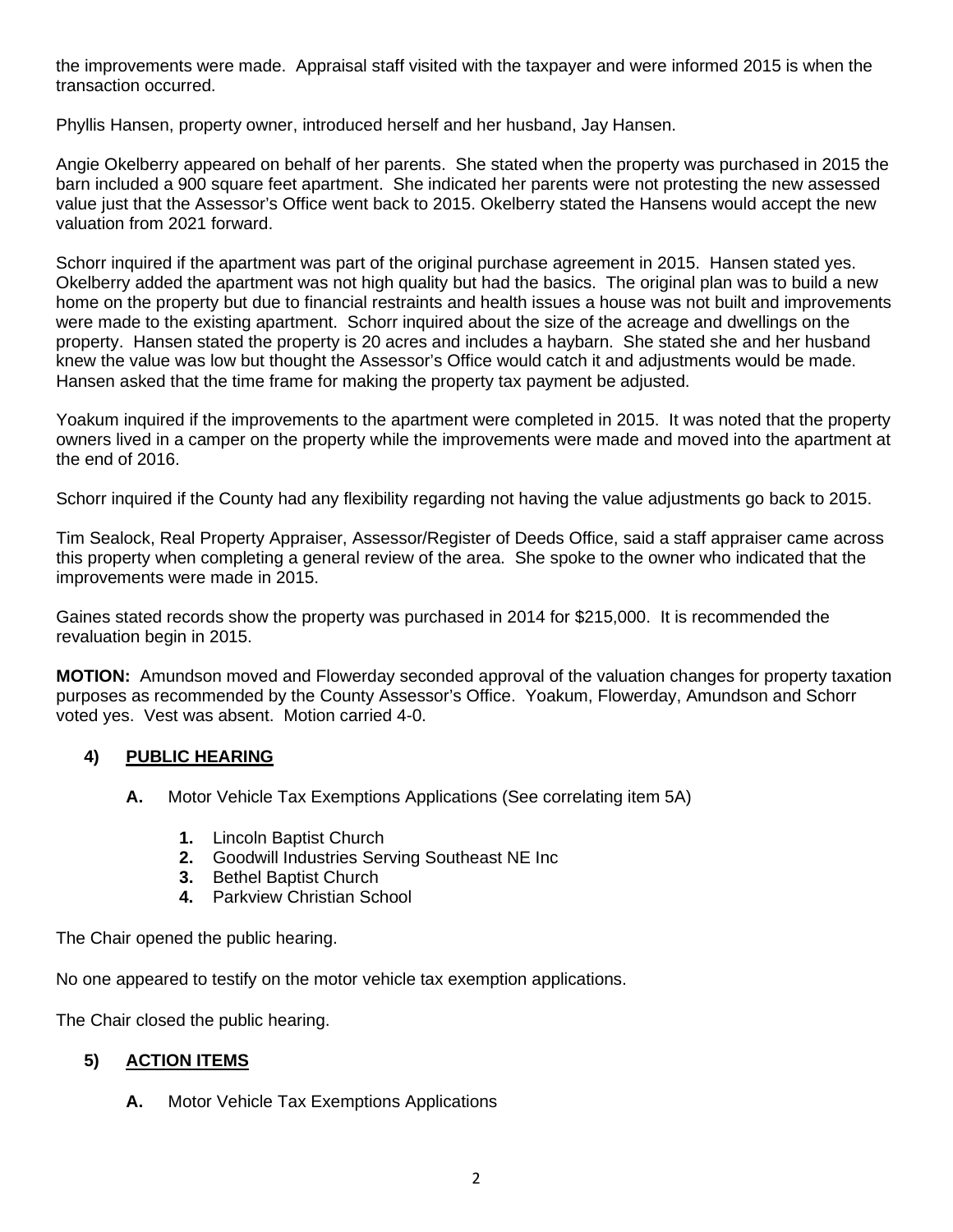**MOTION:** Flowerday moved and Amundson seconded approval of the motor vehicle tax exemption applications. Amundson, Yoakum, Flowerday and Schorr voted yes. Vest was absent. Motion carried 4-0.

**6) PUBLIC COMMENT:** Those wishing to speak on items relating to County Board of Equalization business not on the agenda may do so at this time.

No one appeared for public comment.

## **7) ADJOURNMENT**

**MOTION:** Flowerday moved and Yoakum seconded to adjourn at 9:39 a.m. Amundson, Yoakum, Flowerday and Schorr voted yes. Vest was absent. Motion carried 4-0.

Dan Nolte Lancaster County Clerk